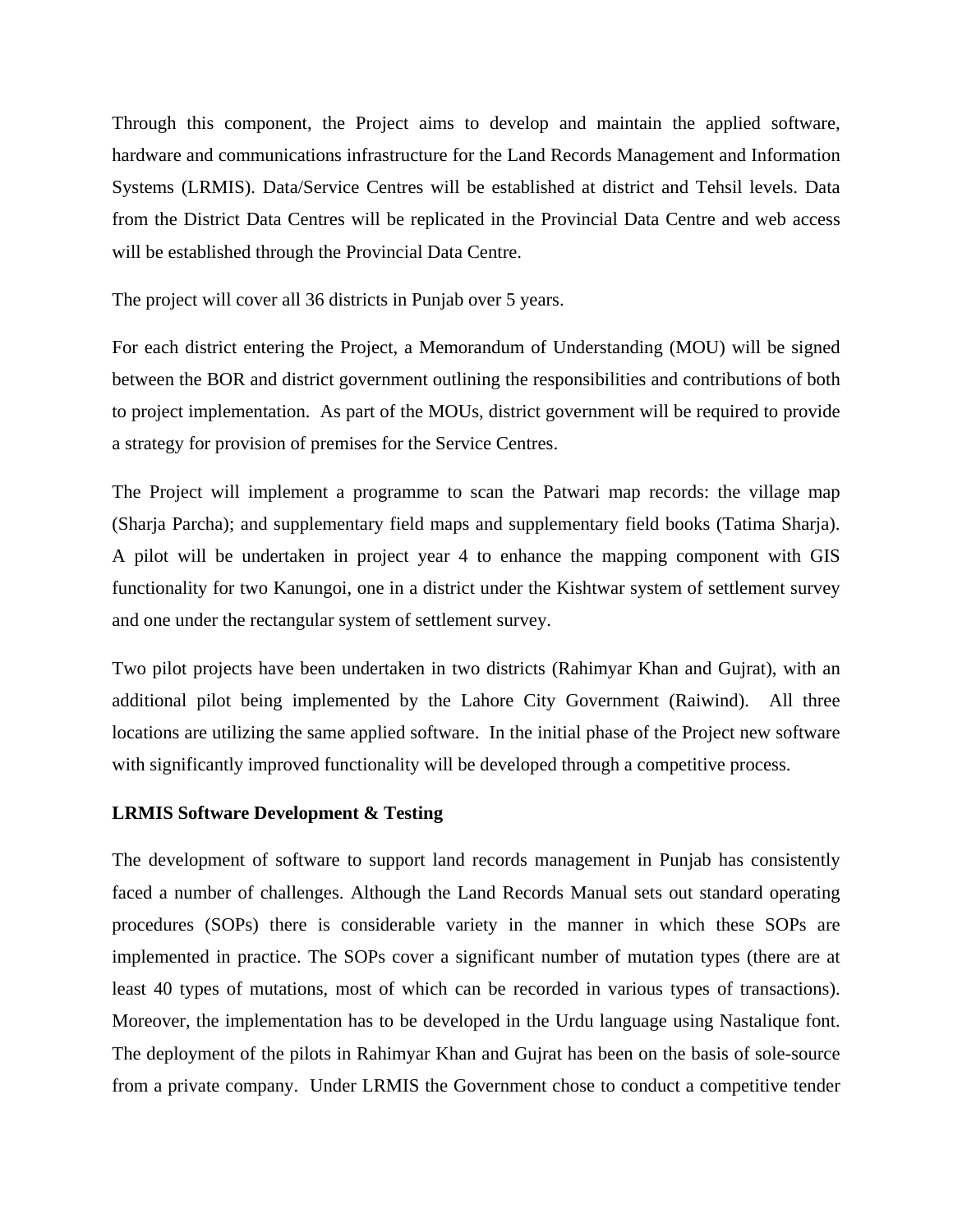for second generation software that involved contracting with four pre-qualified firms to develop applied software through a competitive process. This sub-component was designed not only to develop robust software through a competitive process but essentially to minimize the risks associated with the process of software development i.e. the possibility that the selected vendor may not be able to develop a robust and secure enough solution. The sub-component was also meant to test data entry procedures. At the end of the software development process, the BOR will have selected a second generation LRMIS application that can be used for the roll-out throughout the province.

#### **1. Software Deployment and Further Enhancement**

This component will finance the site licenses, installation, staff training, and maintenance costs associated with deployment and operation of the LRMIS software. The selected vendor will be responsible for:

- Provision of distribution packs;
- The initial training of BOR and Service Centre staff;
- On-going product development and maintenance.

The project plans to develop a registration of deeds module at the Tehsil level as an early enhancement of the second generation LRMIS software. This enhancement is planned for project year 3. The implementation of this module will require a detailed study of the legal and institutional issues related to the integration of the two systems and business process reengineering. A decision will also be needed to be made on the requirements to enter data for previously registered deeds. The software will also undergo further development to allow integration of GIS data associated with the pilot study for spatial data.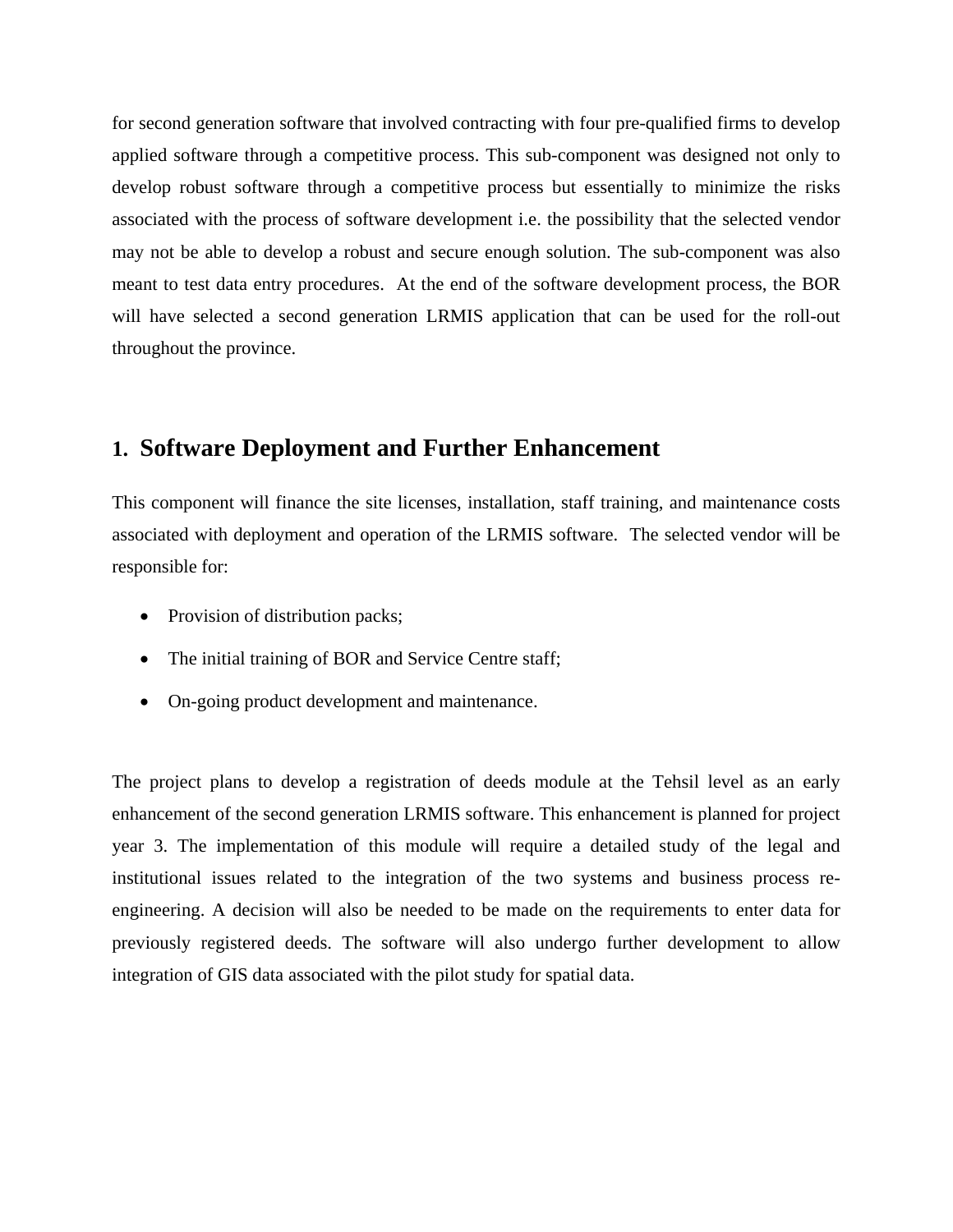# **2. Data Entry & Validation**

Data entry services are a large component of the costs of establishing the automated land records system.

Learning from experience in the pilots and considering the considerably shortened timelines for the extended scope of the project the data entry process has been designed so that the maximum amount of data can be entered and cleansed in the shortest possible time. The major steps of the tentative data entry process have been described in the flow chart below.

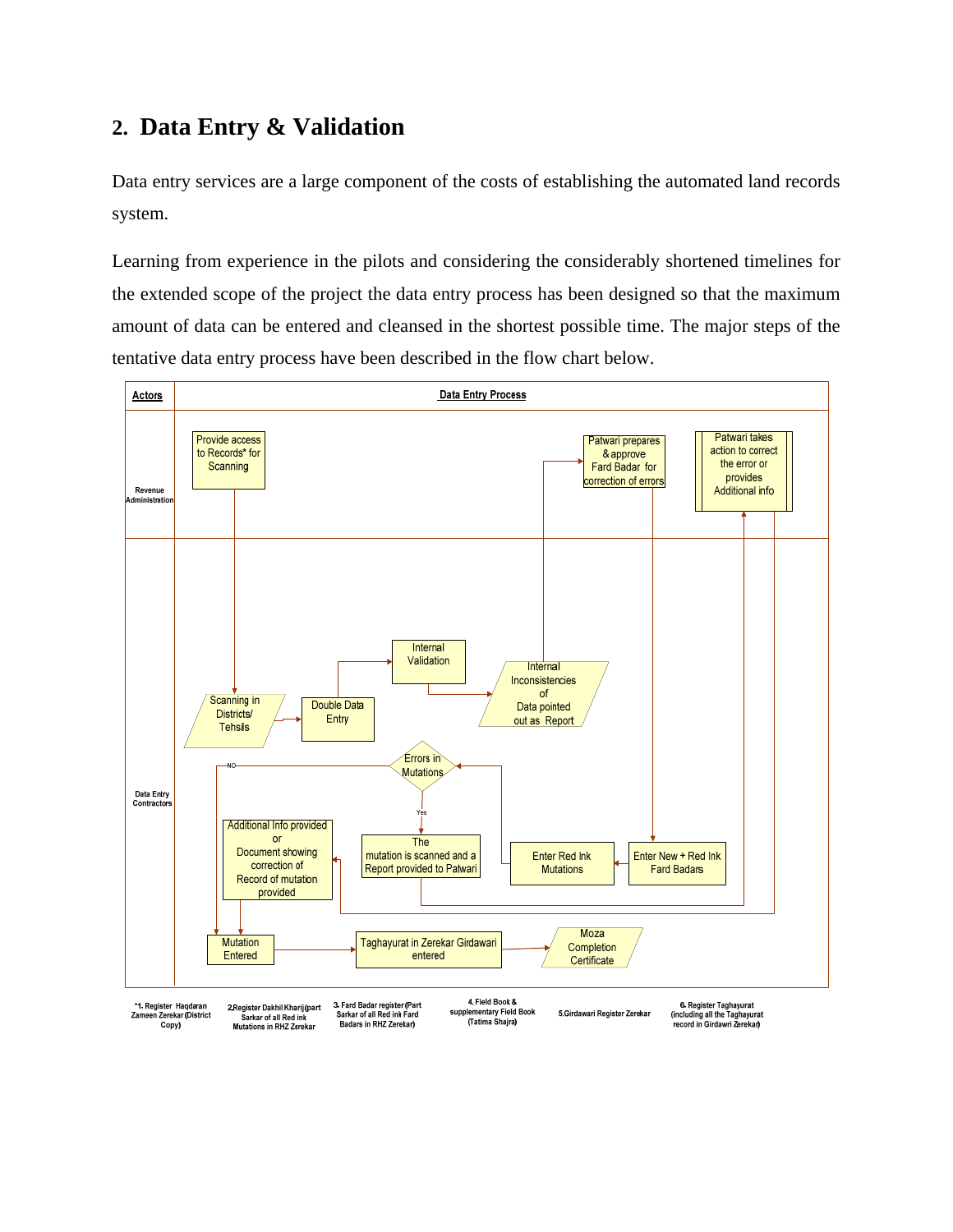Structured procedures and responsibilities for data movement, data entry, verification, correction and validation will be laid down with proper quality control norms, and drawing from international standards (e.g. India). The process, carried out mainly by private vendors, will require the involvement and dedication of selected Revenue staff. After the delivery of databases by the private vendor(s), hard copies of the record of rights will be provided to the revenue staff for validation. Once validated, the manual records and the signed copy of the computer records will be archived in the district office. The computer records will be deployed in the Service Centres as they are installed, with a hard-copy of the computer records provided to the patwari for their records during the transition period. Additional verification of the correctness of records may be done by providing free copies of records to the right/interest holders who will be encouraged to come forward with complaints about errors in record so that these can be corrected.

Once a Service Centre is authorized to begin operation, the computer system will capture mutations and produce fards. For the first 12 months (or less depending on the decision of the Board of Revenue), users will have the option of obtaining fards from either the Service Centre or the patwari. Similarly for the first 12 months (or less depending on the decision of the Board of Revenue) after the Service Centre is opened, the patwari will also be able to initiate mutation requests, but will record these requests at the Service Centre. Once a mutation is approved by the Revenue Officer, the mutation will be recorded in the Service Centre. These transition periods will enable the Service Centre and computer system to gain community confidence. Following the first 12 months (or less depending on the decision of the Board of Revenue) of the operation of a Service Centre, the patwaris in the administrative area served by the Centre will review and certify the existing digital land records and maintenance of the paper-based records will be archived and their further maintenance will be discontinued. After the transition periods have expired, fards will only be available from the Service Centre and the mutation requests will be initiated at the Service Centre with the Service Centre passing the mutation to the patwari. The conversion to the issuance of fards and initiation of mutations only at the Service Centres required changes in the legal framework. These changes have already been enacted through amendments in the Land Revenue Act, 1967.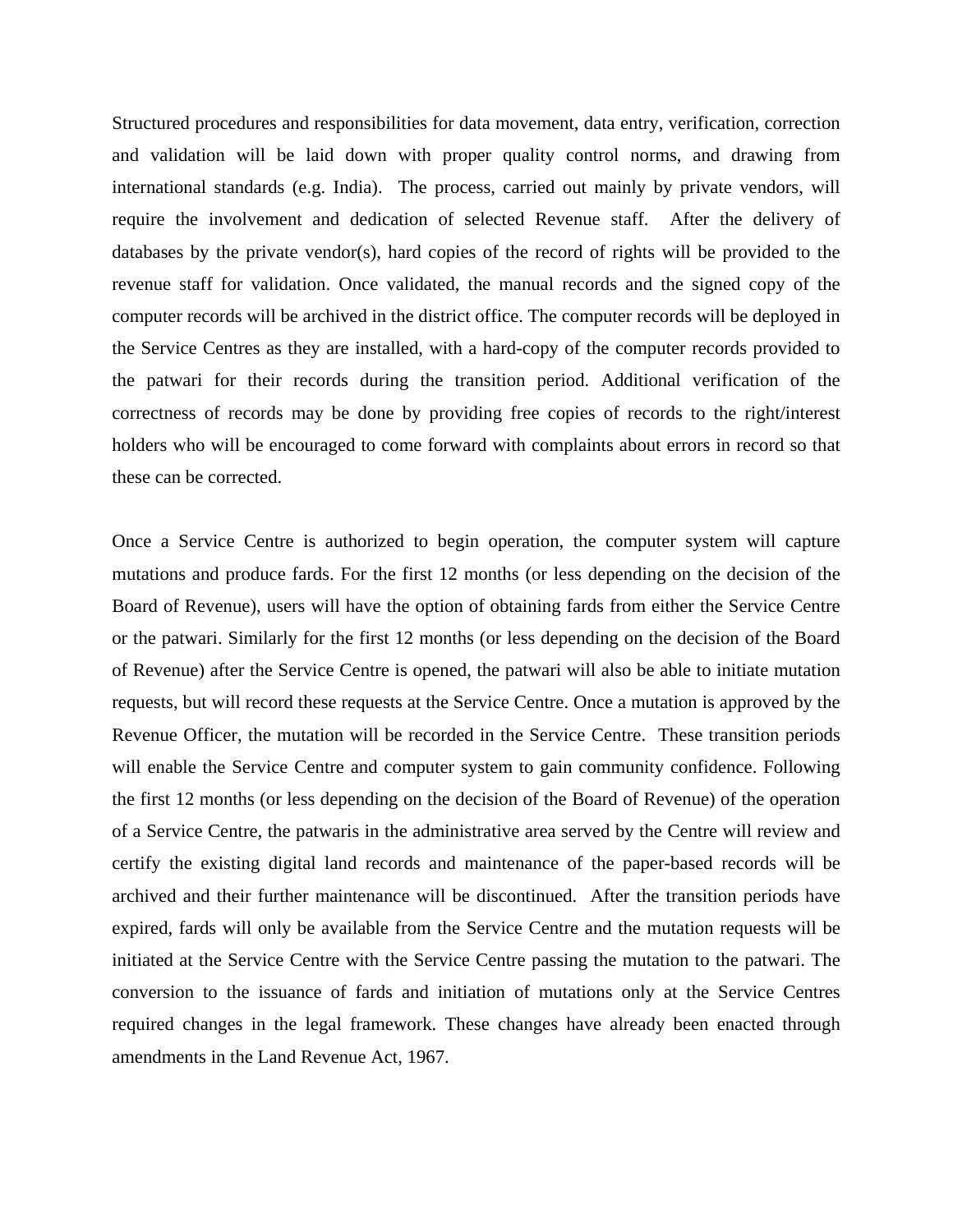### **3. Establishment of Data/Service Centre for the Delivery of Land**

## **Record Services**

Data/Service centres will be established in each Tehsil  $\&$  Sub-Tehsil (with the headquarter Tehsil centre also serving as the District Data Centre) A Provincial Data Centre will be established that will link all the Tehsil/Sub-Tehsil and District Data/Service Centres and make data available for WEB access. The Tehsil/Sub-Tehsil Data/Service Centres will have on-line connection to the Provincial Data Centre, either through existing networks or through networks established by the Project. This sub-component will finance the goods and equipment required for the Tehsil/Sub-Tehsil and District Data/Service Centres and the Provincial Data Centre. These will be subject to adjustments on the basis of service requirements in each district/Tehsil/sub-tehsil. The service delivery requirements will be established at the time of signing MOUs with the district governments as mentioned in component 3. Web access to the computerized land records will be provided through the Provincial Data Centre.

In land administration systems key determinants for success are accessibility and efficiency. These entail a decision on the level at which services will be provided and the required degree of investment and variable costs. The lower the level at which services are provided, the more convenient it is for users to access the system, but the higher the overall costs as more Service Centres will need to be established and supported. BOR had carefully reviewed this trade-off, and decided to establish the Service Centres at the Kanungoi level. However, when it was decided to extend the scope of the project to 36 districts within the existing timeframe of the project the decision was reviewed in consultation with the World Bank and it has been decided that the Service Centres will be established at the Tehsil/Sub-Tehsil level. The Finance Department has confirmed that the Province is prepared to underwrite the additional cost of operating Service Centres. There are 134 Tehsils and 22 Sub-Tehsils in the Punjab Province. This sub-component will establish Service Centres and modernize the support and supervision levels of the BOR at the Tehsil/Sub-Tehsil level. The establishment of the Project Service Centres entails the construction of offices, the procurement of a standard set of equipment (furniture and hardware). Other parts of the Project will provide support to the Service Centres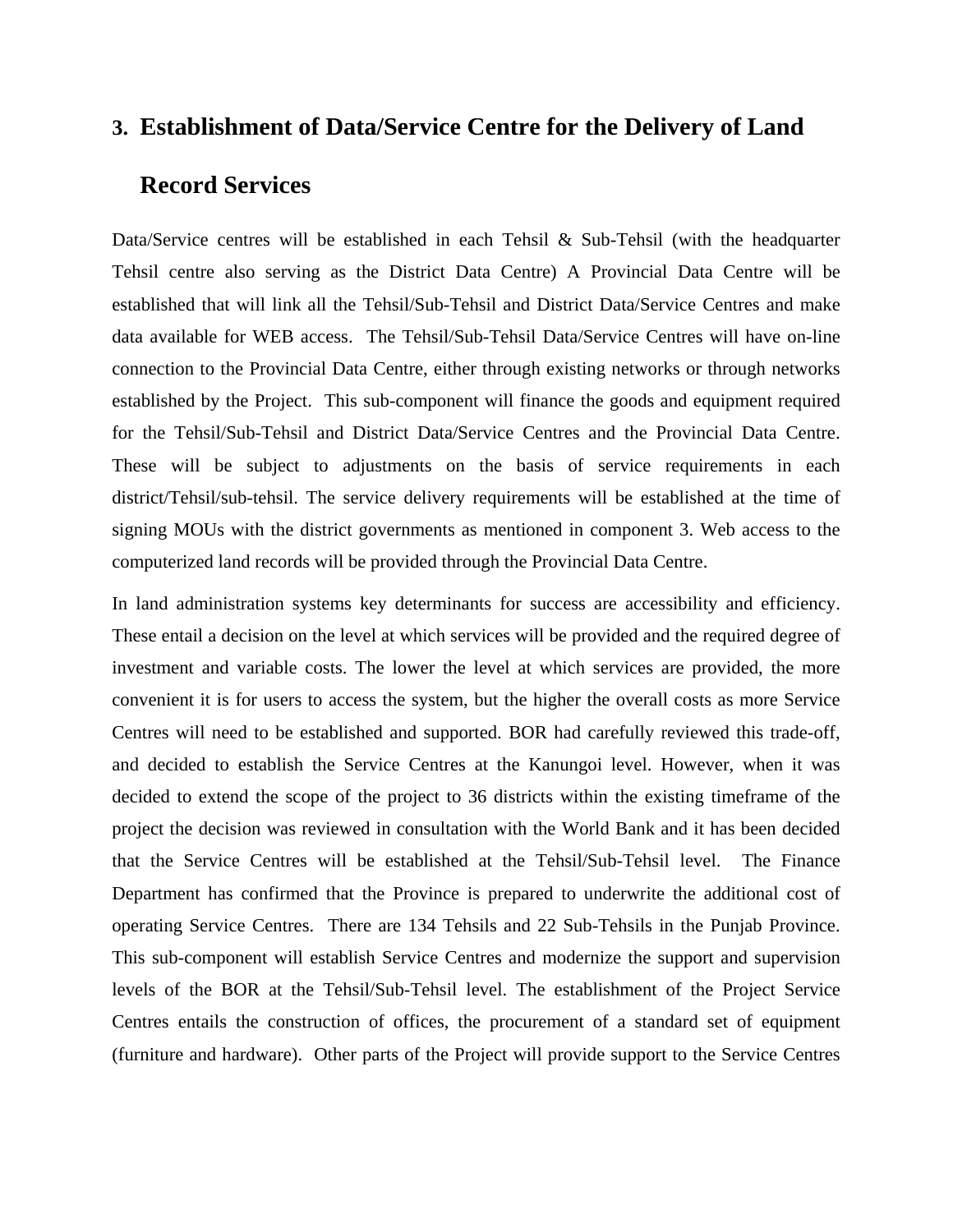in the form of deployment and installation of LRMIS software and the computerized records, training of staff, and comprehensive public awareness and education programs.

The designs of prototype Service Centres to be constructed in the District Headquarters Tehsil and other Tehsils/Sub-Tehsils have been prepared by the Office of Chief Architect, Punjab and are given below.

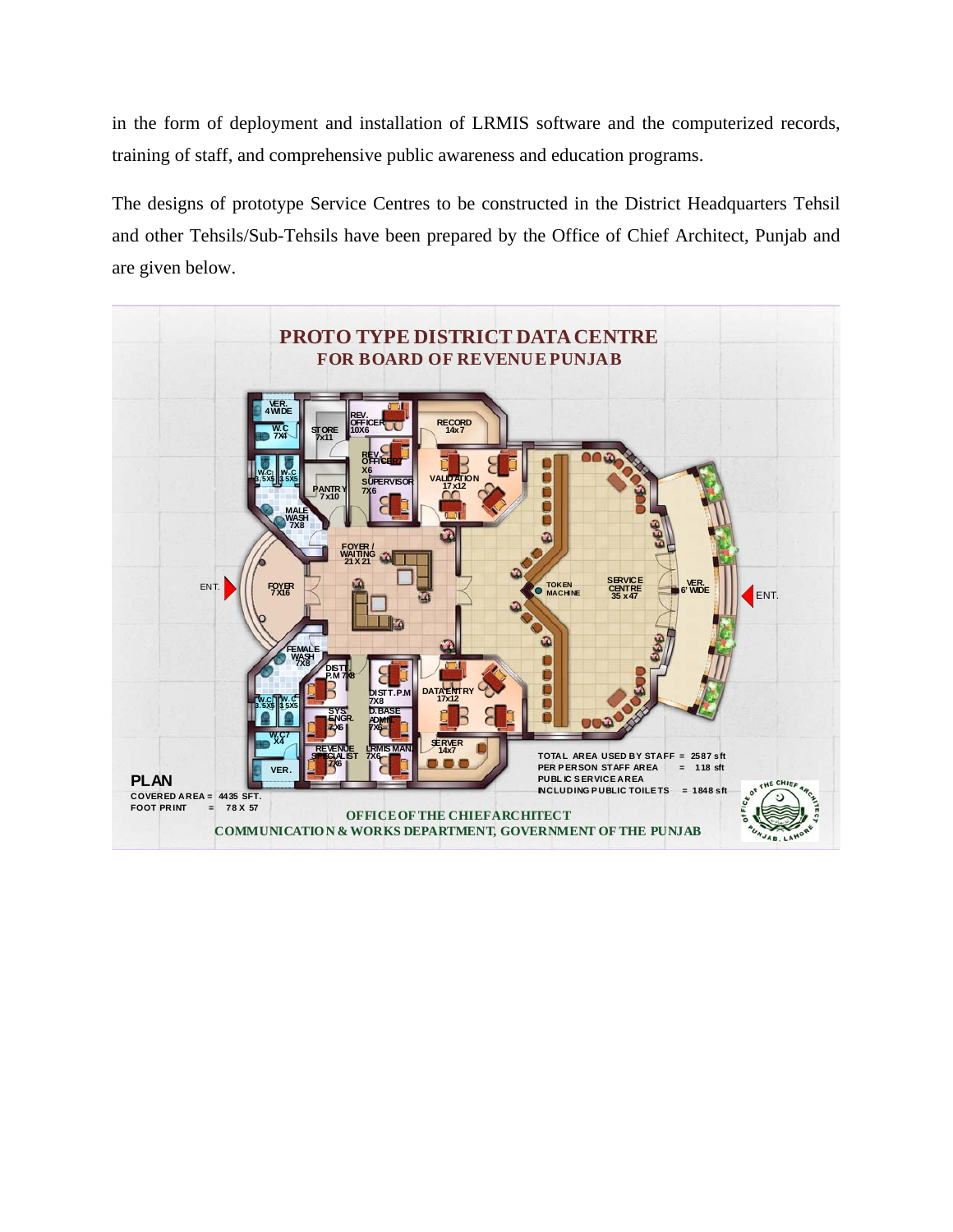

**OFFICE OF THE CHIEF ARCHITECT COMMUNICATION & WORKS DEPARTMENT, GOVERNMENT OF THE PUNJAB**